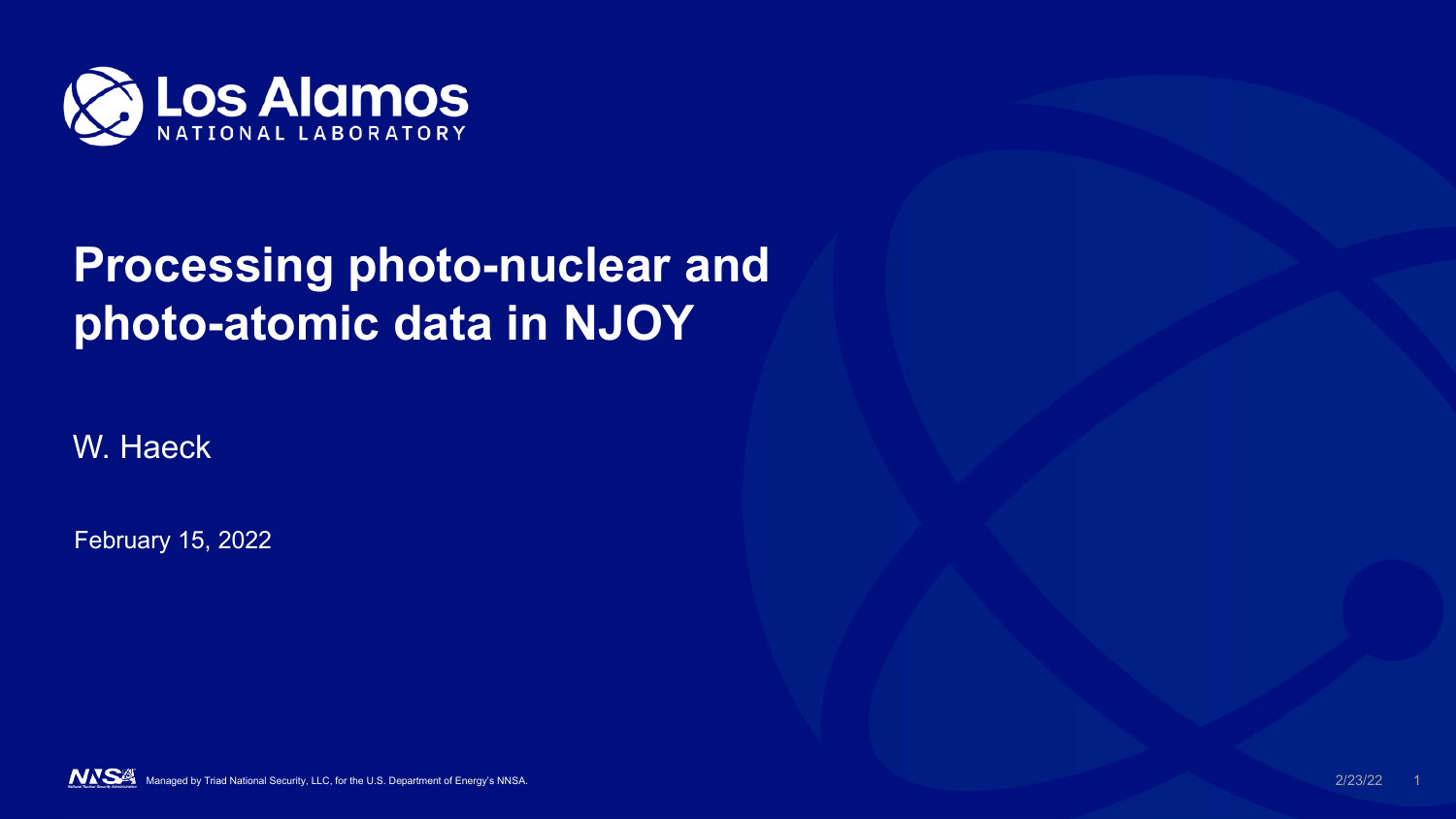## **Table of Contents**

1.Photo-atomic and photo-nuclear data in the ENDF format

- 2.Processing modules in NJOY2016 for photo-atomic and photo-nuclear data
- 3.Recent work done towards photo-nuclear data processing

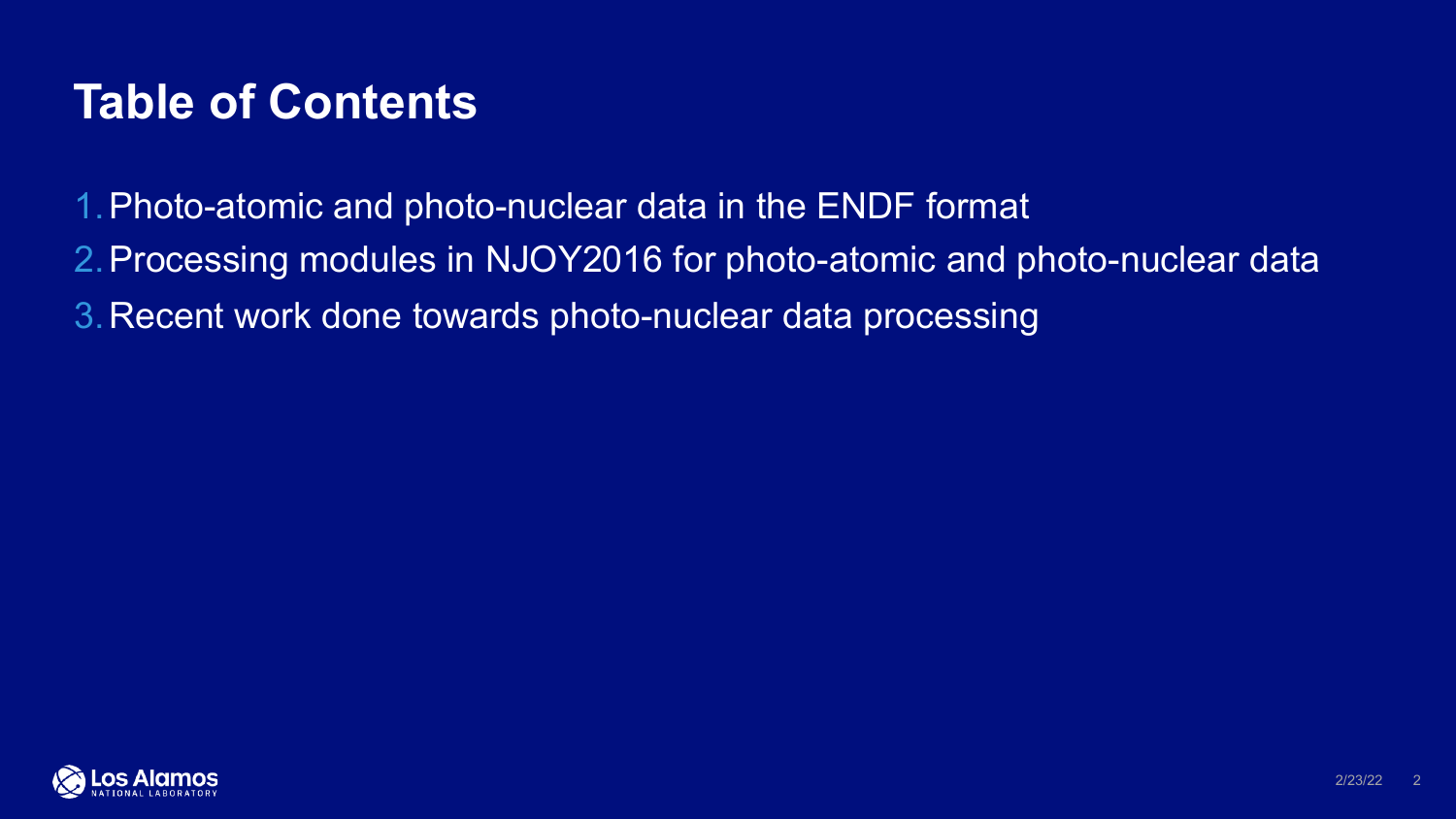## **Photo-atomic and photo-nuclear data in ENDF**

- Photo-atomic and photo-nuclear data have their own distinct sub-library
	- − Photo-atomic data is given for elements (photons interact with the electron cloud)
	- − Photo-nuclear data is given for nuclides (photons interact with the nucleus)
- ENDF files use distinctly different formats for these sub-libraries
	- − Photo-atomic sub-library (NSUB=3)
		- MF23 for smooth cross sections
		- MF27 for coherent scattering form factors and incoherent scattering functions
		- MF26 for secondary particle distributions
	- − Photo-nuclear sub-library (NSUB=0)
		- Essentially the same as incident neutron and incident charged particle sub-libraries
		- MF3 for cross section data
		- MF4-MF6 for secondary particle distribution data
		- MF31-MF40 for covariance data

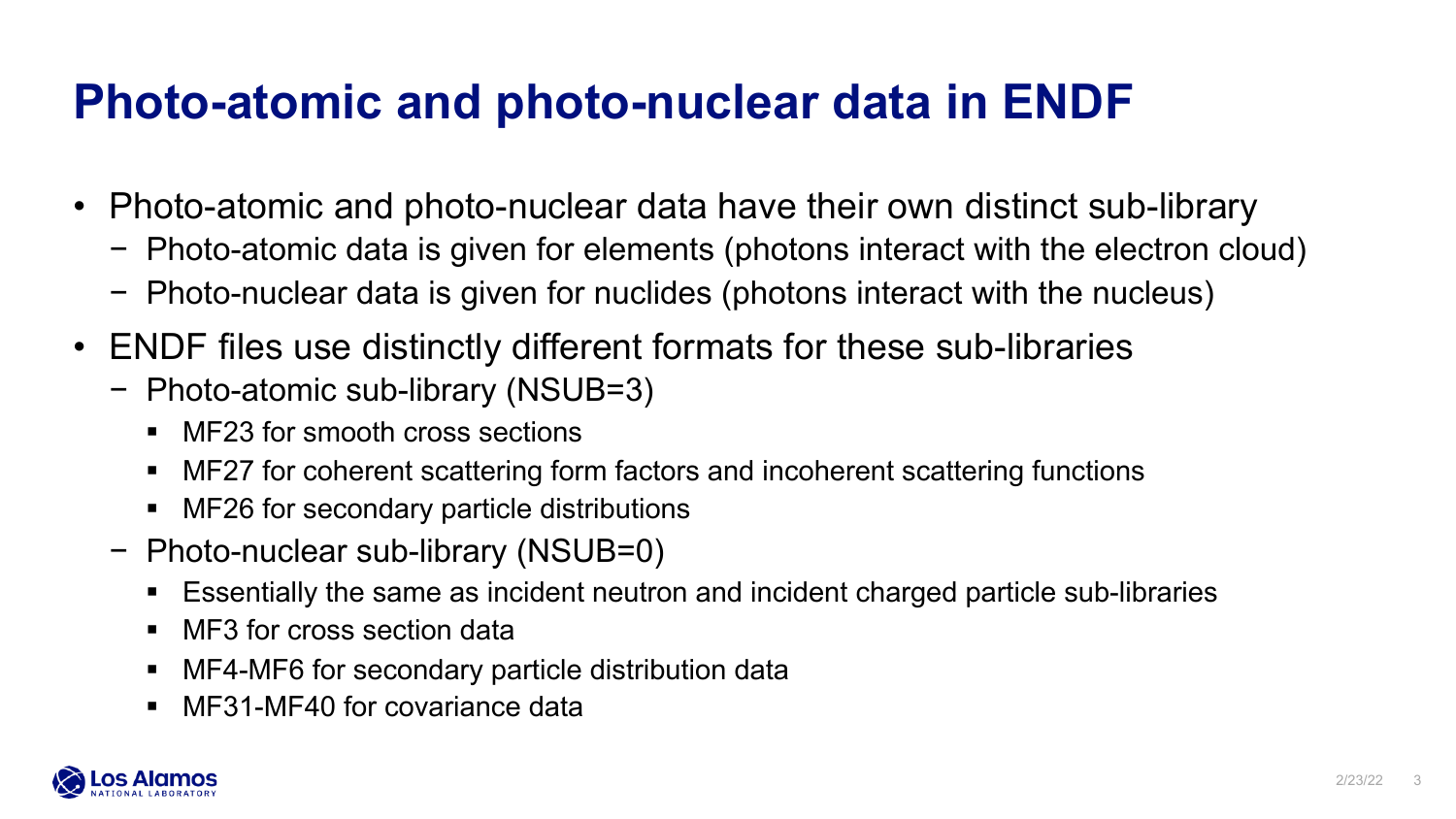# **Processing modules in NJOY2016**



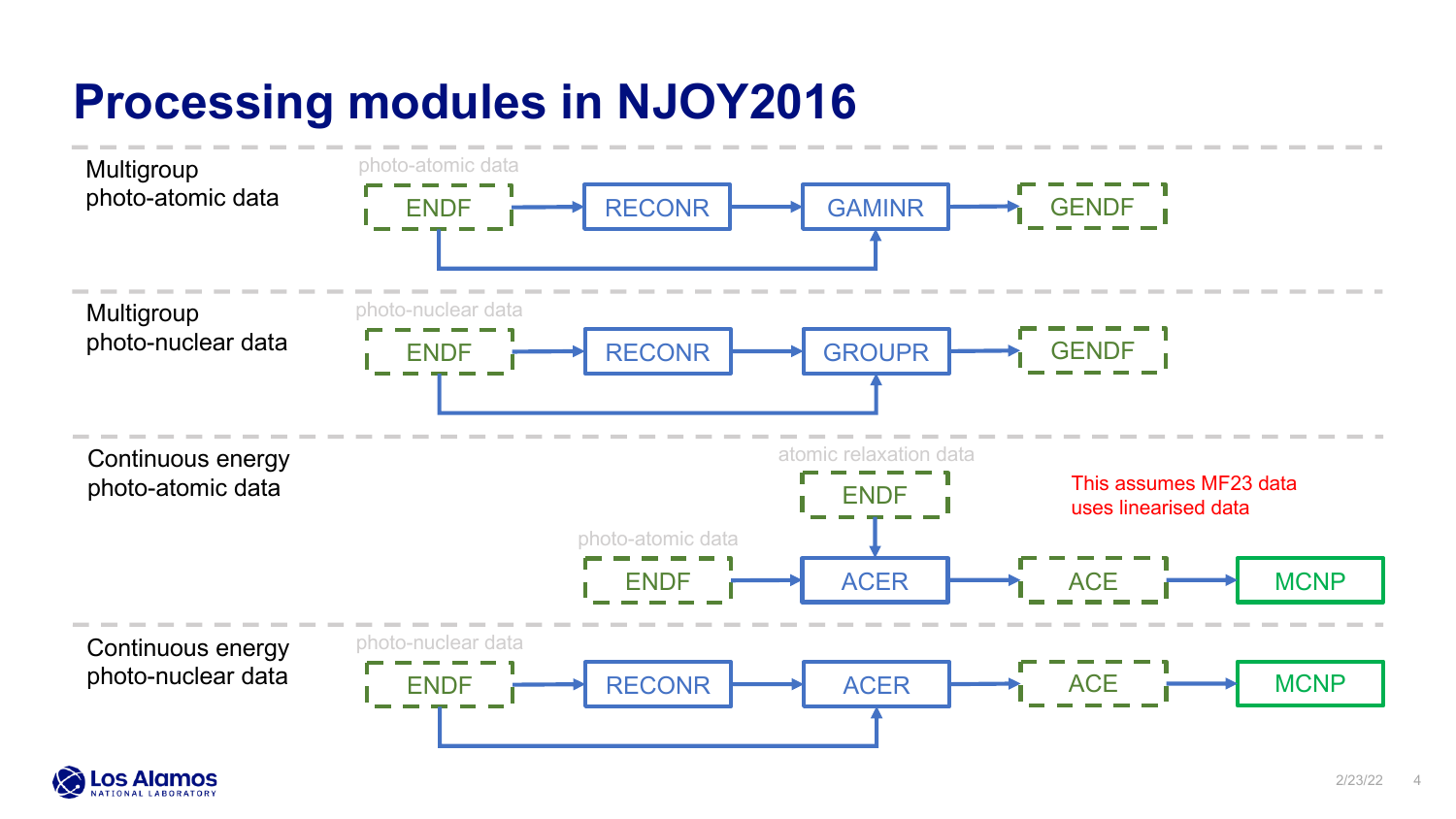## **Photo-atomic and photo-nuclear ACE libraries**

- Official ACE libraries for MCNP: https://nucleardata.lanl.gov
- Photo-atomic libraries
	- − Multiple photo-atomic libraries have been released since 1982
	- − Most recent version: MCPLIB63 and MCPLIB84 released in 2012
- Photo-nuclear libraries
	- − Only one official library available: LA150U released in 2000 and updated in 2001
	- − For a limited number of nuclides only (H2, C12, W184, Pb, etc.)
- Our long term goal: a new photo-nuclear ACE library based on ENDF/I
	- − Work on improving processing (NJOY2016.64 and 2016.66)
	- − Work on adding the photo-nuclear format to the ACE format specifications
	- − Work on verification and validation for such a new library

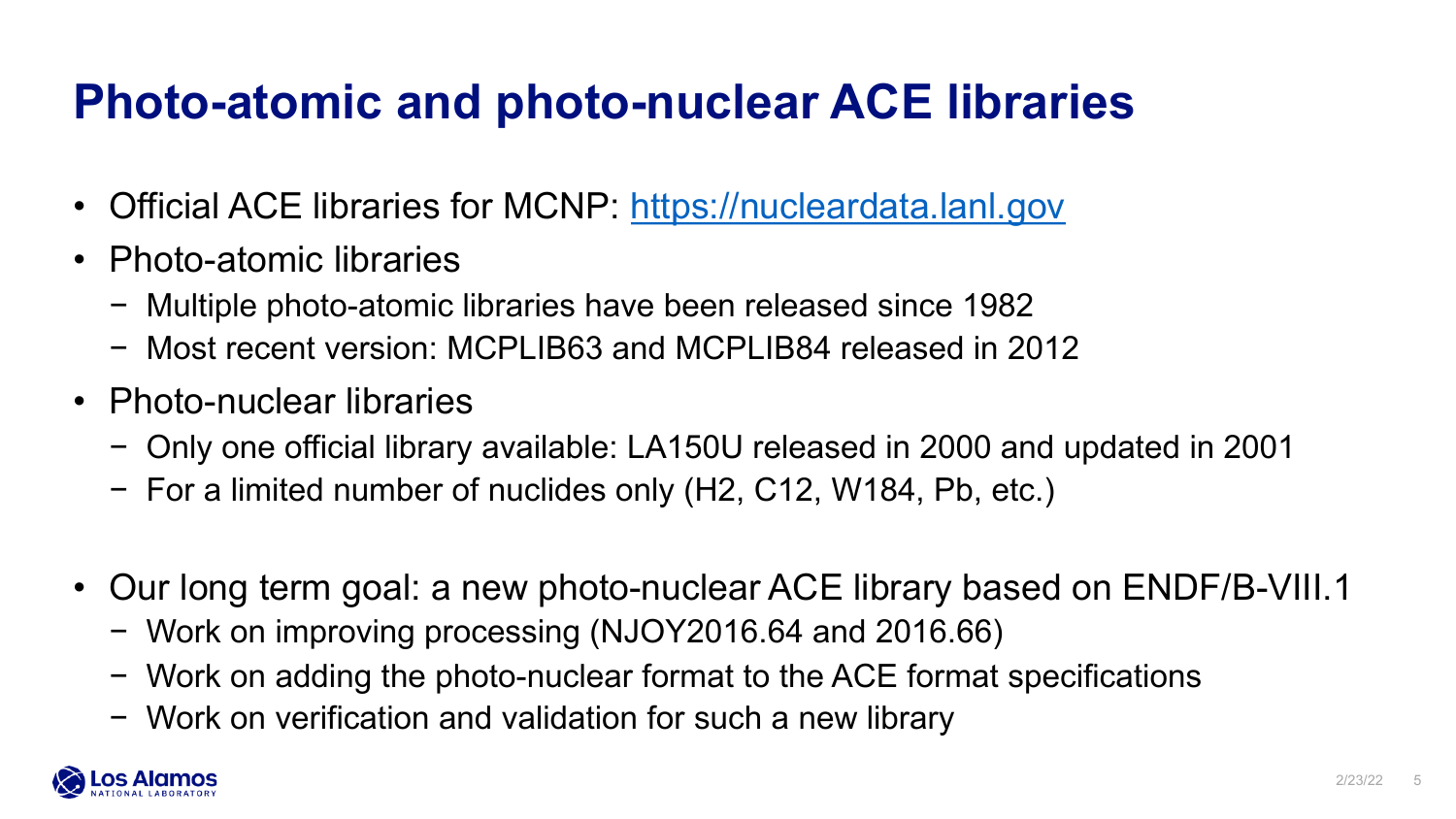### **Recent work on photo-nuclear data processing**

- Traditional photo-nuclear data
	- − Secondary photon distributions traditionally given using the LAW=1 LANG=1 format
	- − Traditionally using a single Legendre coefficient (i.e. isotropic distribution)
	- − This assumption was hardcoded in NJOY2016's ACER module
- And then the IAEA-2019 library was released (August 2020)
	- − Secondary distributions are using anisotropic Legendre expansion
- A major update for photo-nuclear data processing: NJOY2016.66
	- − Secondary photon distributions now translated into ACE LAW=61
	- − Properly handle photo-fission neutron multiplicity data when MF6/MT18 is used
- Please note: only MCNP6.3 is capable of using the photonuclear ACE files produced by NJOY2016.66

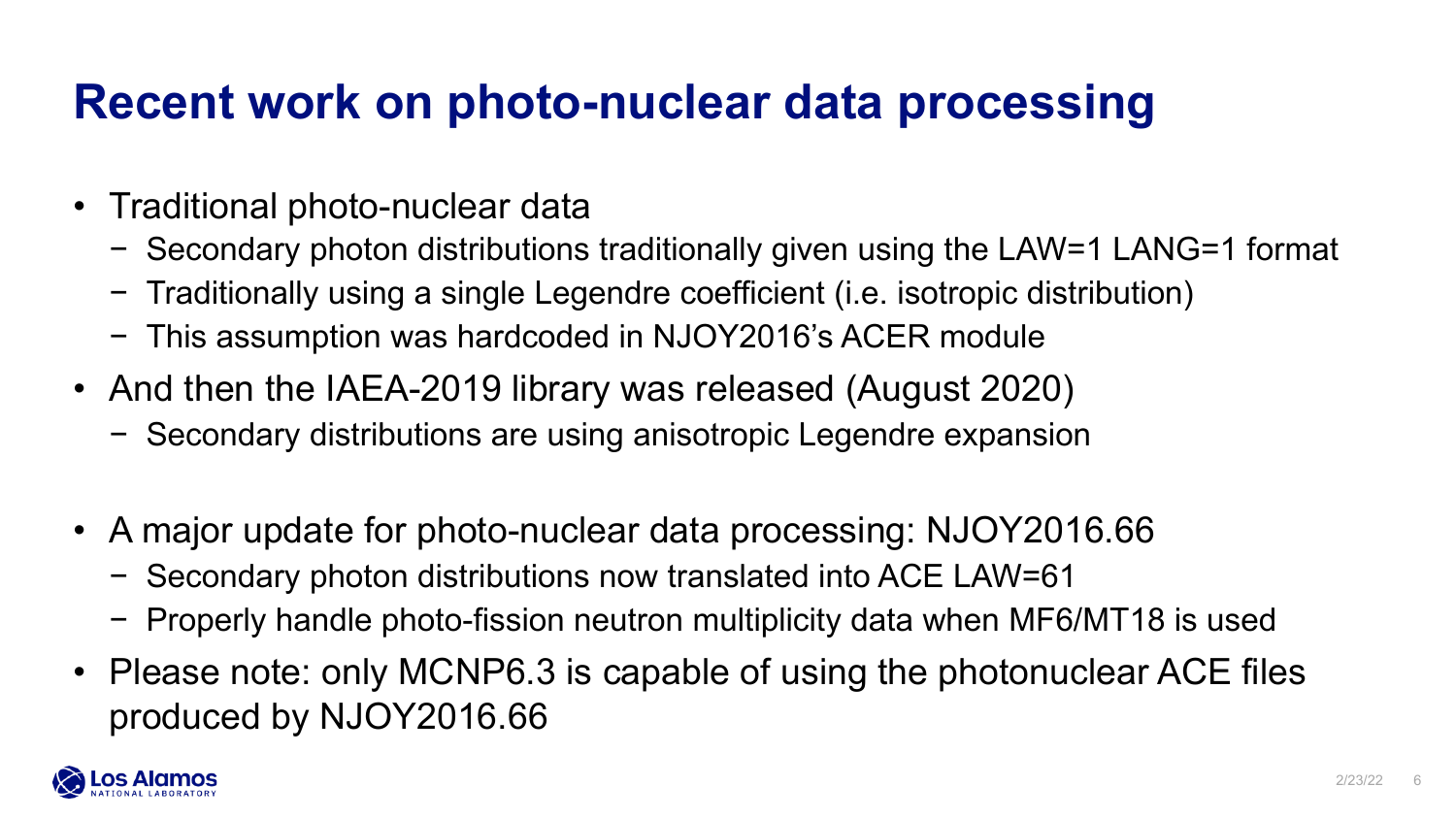### **Recent work on photo-nuclear data validation**

- We need experimental data and benchmarks for validation
	- − It requires demonstratable sensitivity to photo-nuclear interactions
- We are looking into data comparison for now
	- − For example: compare ENDF/B-VIII.0 and the IAEA-2019 library
	- − Tallying particle spectra outside a disk bombarded mono-energetic photon or electron beam
- We could use your input and help on this topic